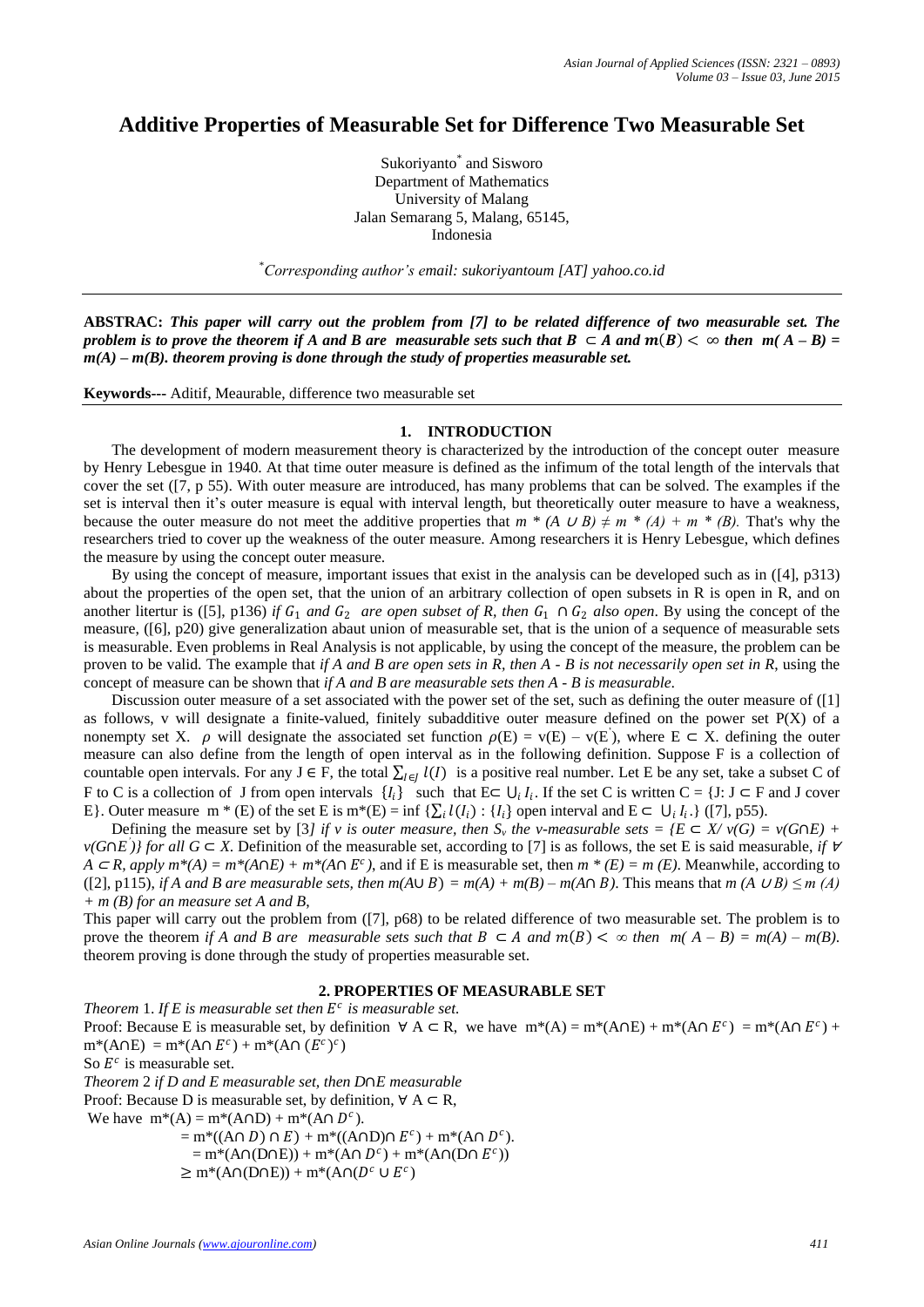Because A $\cap$  ( $D^c \cup E^c$ ) = (A $\cap$   $D^c$ )  $\cup$  (A $\cap$  (D $\cap$   $E^c$ )  $= m^*(A \cap (D \cap E)) + m^*(A \cap (D \cap E)^c)$ then m\*(A) ≥ m\*(A∩(D∩E)) + m\*(A∩ ( ∩ ) ) ………………………..1) Because  $A = (A \cap (D \cap E)) \cup (A \cap (D \cap E)^c)$ , then  $m^*(A) \le m^*((A \cap (D \cap E) + m^*(A \cap (D \cap E)^c) \dots \dots \dots \dots \dots \dots \dots \dots \dots)$ from 1) and 2) we have  $m^*(A) = m^*((A \cap (D \cap E) + m^*(A \cap (D \cap E)^c))$ So D∩  $E$  measurable *Theorem* 3 *If*  $\{E_1, E_2, ..., E_n\}$  are finite collection of measurable set, then  $\cup_{i=1}^n E_i$  is measurable Proof : We use induction of n, as below; Show true for  $n = 1$ for  $n = 1$  we have  $\cup_{i=1}^{1} E_1 = E_1$ , because  $E_1$  measurable, then  $\cup_{i=1}^{1} E_1$  measurable (true) Assume true for  $n = k-1$ for  $n = k - 1$  we have  $\bigcup_{i=1}^{k-1} E_i$  measurable - It will be proved  $\bigcup_{i=1}^{k} E_i$  measurable  $\bigcup_{i=1}^{k} E_i = E_1 \cup E_2 \cup ... \cup E_{k-1} \cup E_k$  $=\cup_{i=1}^{k-1} E_i \cup E_k$ Because  $\bigcup_{i=1}^{k-1} E_i$  measurable, and E<sub>k</sub> measurable, then  $\bigcup_{i=1}^{k-1} E_i \cup E_k = \bigcup_{i=1}^{k} E_i$  measurable. *Theorem* 4 *If*  $\{E_1, E_2, ..., E_n\}$  are finite collection of measurable set, then  $\bigcap_{i=1}^n E_i$  is measurable Proof: We use induction of n, as below; Show true for  $n = 1$ for  $n = 1$  we have  $\bigcap_{i=1}^{1} E_1 = E_1$  because  $E_1$  measurable, then  $\bigcap_{i=1}^{1} E_1$  measurable (true) Assume true for  $n = k-1$ for  $n = k - 1$  we have  $\bigcap_{i=1}^{k-1} E_i$  measurable - It will be proved  $\bigcap_{i=1}^k E_i$  measurable  $\bigcap_{i=1}^k E_i = E_1 \cap E_2 \cap ... \cap E_{k-1} \cap E_k$  $=$   $\bigcap_{i=1}^{k-1} E_i \cap E_k$ Because  $\bigcap_{i=1}^{k-1} E_i$  measurable, and  $E_k$  measurable, then  $\bigcap_{i=1}^{k-1} E_i \cap E_k = \bigcap_{i=1}^{k} E_i$  measurable. *Teorema* 5 Let  $E_1, E_2, E_3, ..., E_n$  are finite sequance from disjoint measurable sets, then for arbitrary set A.  $m^*$   $\mid$   $A \mid$   $\mid$   $\mid$   $\mid$   $\mid$   $\mid$   $E_i$  $\boldsymbol{n}$  $I=1$  $| \cdot | = \sum m^*(A \cap E_i)$  $\boldsymbol{n}$  $i=1$ 

Proof: We use induction,

- 1) for  $n = 1$  thru, because  $m^*(A \cap [\bigcup_{i=1}^1 E_i]) = m^*(A \cap E_1) = \sum_{i=1}^1 m^*(A \cap E_i)$
- 2) Assume the statement is true for  $n = k 1$  with  $1 < k \le n$ , then
- $m^*(A \cap [\bigcup_{i=1}^{k-1} E_i]) = \sum_{i=1}^{k-1} m^*(A \cap E_i)$ (1) 3) It will be proved that the equation is also true for  $n = k$  with  $1 \le k \le n$ .

Consider the equation (1). With added  $m^*(A \cap E_k)$  for equation (1) at two side,

$$
m^* \left( A \bigcap \left[ \bigcup_{l=1}^{k-1} E_i \right] \right) + m^* (A \cap E_k) = \sum_{i=1}^{k-1} m^* (A \cap E_i) + m^* (A \cap E_k)
$$
  
=  $\sum_{i=1}^k m^* (A \cap E_i)$  (2)

(4)

Because  $E_1, E_2, E_3, ..., E_n$  disjoint, then  $\bigcup_{i=1}^{k-1} E_i$  with  $E_k$  disjoint. Then

\* 
$$
\bigcup_{i=1}^{k-1} E_i \cap E_k = \emptyset
$$
 (3)  
\*  $\bigcup_{i=1}^{k-1} E_i \cap E_k^c = \bigcup_{i=1}^{k-1} E_i$  (4)

Consider

\*  $\bigcup_{i=1}^{k} E_i \cap E_k = (\bigcup_{i=1}^{k-1} E_i \cup E_k) \cap E_k = (\bigcup_{i=1}^{k-1} E_i \cap E_k) \cup (E_k \cap E_k)$  (5) \*  $\bigcup_{i=1}^{k} E_i \cap E_k^c = (\bigcup_{i=1}^{k-1} E_i \cup E_k) \cap E_k^c = (\bigcup_{i=1}^{k-1} E_i \cap E_k^c) \cup (E_k \cap E_k^c) = \bigcup_{i=1}^{k-1} E_i \cap E_k^c$  (6) form  $(3)$  with  $(5)$  and  $(4)$  with  $(6)$  we have  $\bigcup_{i=1}^{k} E_i \cap E_k = E_k$  dan  $\bigcup_{i=1}^{k} E_i \cap E_k^c = \bigcup_{i=1}^{k-1} E_i$ Then, equation (2) can write  $m^*(A \cap [\bigcup_{I=1}^k E_i] \cap E_k^c) + m^*(A \cap [\bigcup_{I=1}^k E_i] \cap E_k) = \sum_{i=1}^k m^*(A \cap E_i)$ (7) Because  $E_1, E_2, E_3, ..., E_n$  measurables, then  $E_k$  measurable. From definition, and take, set test  $A \cap [\bigcup_{l=1}^k E_i]$ , then

 $m^*(A \cap [\bigcup_{I=1}^k E_i] \cap E_k^c) + m^*(A \cap [\bigcup_{I=1}^k E_i] \cap E_k) = m^*(A \cap [\bigcup_{I=1}^k E_i]$  (8) from  $(7)$  and  $(8)$  then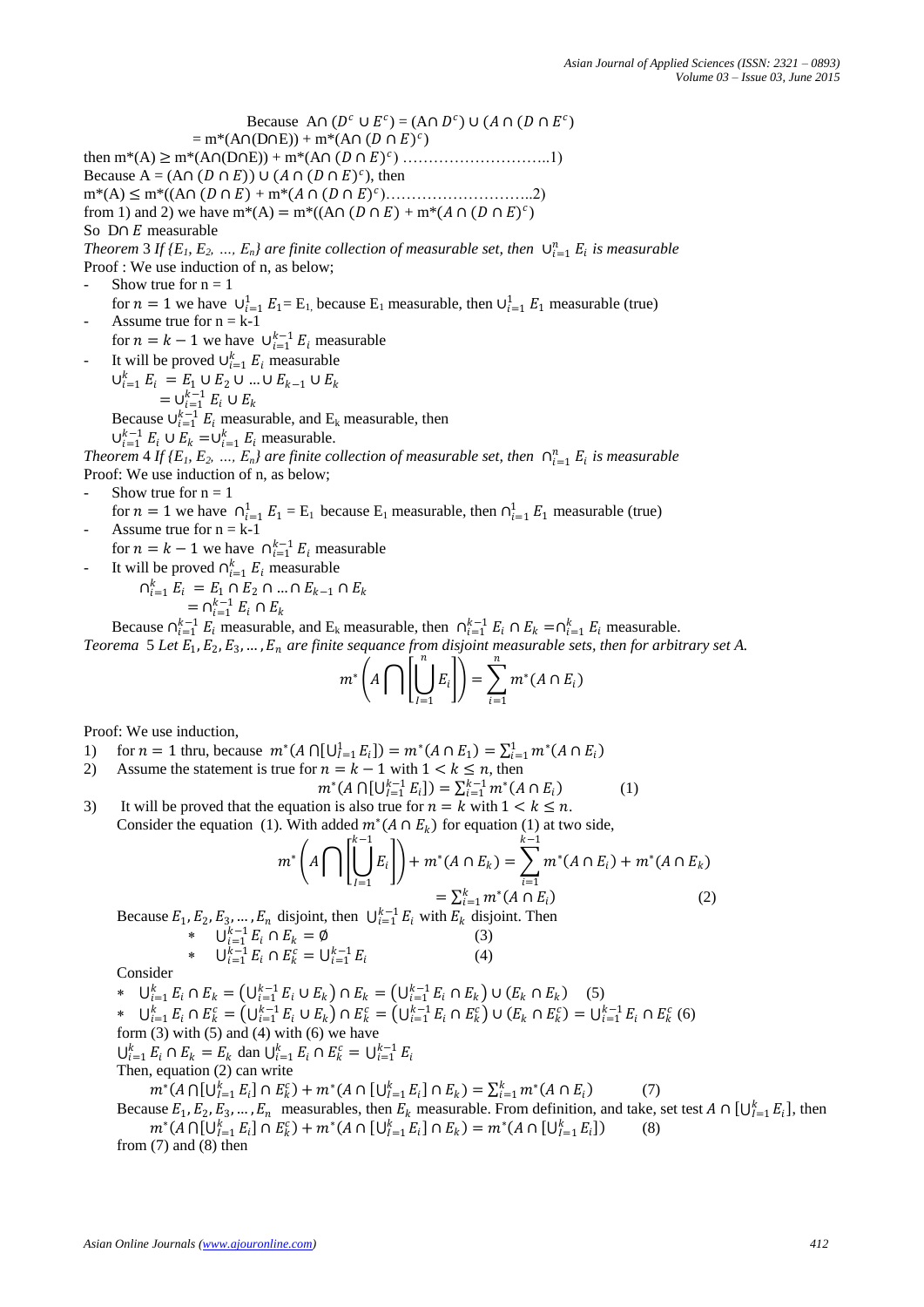$$
m^* \left( A \cap \left[ \bigcup_{i=1}^k E_i \right] \right) = \sum_{i=1}^k m^* (A \cap E_i)
$$

So, base from induction principle, if  $E_1, E_2, E_3, \ldots, E_n$  are finite sequance from disjoint measurable sets, then for arbitrary set A, apply

$$
m^*\left(A\bigcap\left[\bigcup_{i=1}^n E_i\right]\right)=\sum_{i=1}^n m^*(A\cap E_i)
$$

*Theorem* 6 *If*  $E_1, E_2, E_3, ..., E_n$  are finite sequence of disjoint measurable set, then  $m(\bigcup_{i=1}^n E_i) = \sum_{i=1}^n m(E_i)$ Proof: Because  $\{E_1, E_2, E_3, ..., E_n\}$  measurable and disjoint, then from theorem 3  $\bigcup_{i=1}^n E_i$  measurable. Take =  $\mathbb R$ , then  $m\left(\bigcup_{i=1}^n \mathrm{E}_i\right)$ ) =  $m^*$  ( $\bigcup_{i=1}^n E_i$ ) (outher measure equal with measure)

 $=m^*\left(\mathbb{R}\cap \left(\bigcup_{i=1}^n \mathrm{E}_i\right)\right)$ (Because  $\bigcup_{i=1}^{n} E_i = \mathbb{R} \cap \bigcup_{i=1}^{n} E_i$ )  $=\sum_{i=1}^nm^*\;(\mathbb{R}\;\!\cap\!\text{E}_i)$  $(E_1, E_2, \dots, E_n)$  finite sequence of disjoint measurable set)  $=\sum_{i=1}^n m^*$  (E<sub>i</sub>) (Because  $\mathbb{R} \cap E_i = E_i$ )  $=\sum_{i=1}^{n} m(E_i)$ (outher measure equal with measure)

So, If  $E_1, E_2, E_3, ..., E_n$  are finite sequence of disjoint measurable set, then  $m(\bigcup_{i=1}^n E_i) = \sum_{i=1}^n m(E_i)$ 

## **3. PROOF THE PROBLEM**

Theorem 7 If  $E_1$  and  $E_2$  are measurable sets, such that  $E_2 \subset E_1$  and  $m(E_2) < \infty$ , then  $m(E_1 - E_2) = m(E_1) - m(E_2)$ . Proof: Consider that:  $E_1 - E_2 = E_1 \cap E_2^c$ Let:  $E_1 = E_1 \cap R$ 

 $= E_1 \cap (E_2^c \cup E_2)$  $=$  (E<sub>1</sub>  $\cap$  E<sub>2</sub><sup>c</sup> Because  $E_2 \subset E_1$  $=$  (  $E_1 \cap E_2^c$  )U  $E_2$ 

Because  $E_1$  and  $E_2$  are measurable sets, base from theorem, then  $E_2^c$  is measurable. Base theorem 2 because  $E_1$  and  $E_2^c$  are measurable, then  $E_1 \cap E_2^c$  is measurable.

 $E_1 = (E_1 \cap E_2^c) \cup E_2$ Claim:  $(E_1 \cap E_2^c) \cap E_2 = \emptyset$ 

proof claim:  $(E_1 \cap E_2^c) \cap E_2 = (E_1 \cap E_2) \cap (E_2^c \cap E_2) = E_2 \cap \emptyset = \emptyset$ Because ( $E_1 \cap E_2^c$ )  $\cap E_2 = \emptyset$  dan  $E_1 = (E_1 \cap E_2^c) \cup E_2$ 

Base theorem 6 we have

 $m(E_i) = m((E_1 \cap E_2^c) \cup (E_2))$  $m(E_1) = m(E_1 \cap E_2^c) + m(E_2)$ m ( E<sub>1</sub> ) = m ( E<sub>1</sub> - E<sub>2</sub> ) + m ( E<sub>2</sub> ) karena E<sub>1</sub> – E<sub>2</sub> = E<sub>1</sub>  $\cap$  E<sub>2</sub><sup>c</sup>  $m(E_1) - m(E_2) = m(E_1 - E_2)$ .

So, m ( $E_1 - E_2$ ) = m ( $E_1$ ) - m ( $E_2$ ).

#### **4. CONCLUTION**

A new properties of measurable set have been discovered recently. Properties of measurable set have attracted researchers of the field to investigate these newly discovered properties in detail. This article investigate the properties of two measurable set that  $m(E_1 - E_2) = m(E_1) - m(E_2)$ .

# **5. ACKNOWLEDGMENTS**

The authors would like to thank the referees for their suggestions and to thank DP2M, Directorate Genaeral of Higher Education of Rebublic of Indonesia, for of the support of this Fundamental Research Scheme, 2014.

### **6. REFERENCES**

- [1] C. Traina, On Finitely Subadditive Outher Measures And Modularity Properties, Int. J. Math and Math. Sci. 8  $(2003)$ , 461 – 474.
- [2] F. Burk, Lebesgue Measurable and Integration, John Wiley and Sons, New York, 1998.
- [3] J. Poonly, Outer Measures, Measurability, and Lattice Regular Measures, Int. J. Math. and Math. Sci. 19 (1996), 343 – 350.
- [4] R.G. Bartle and D.R. Sherbert, Introduction to Real Analysis, John Wiley and Sons, New York, 2000.
- [5] R. Golberg, Method of Real Analysis, John Wiley and Sons, New York, 1998.